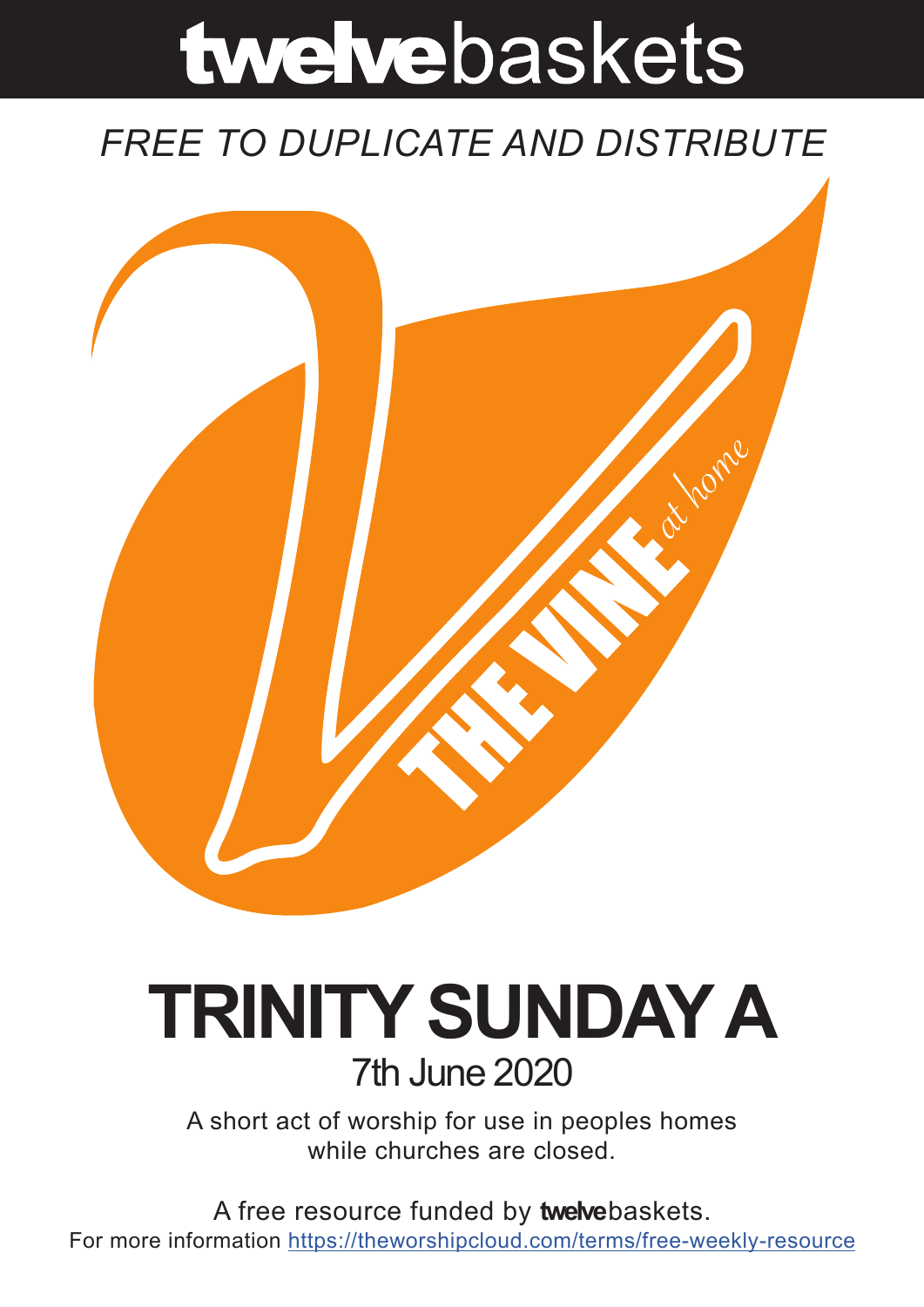#### **Opening prayer**

<span id="page-1-1"></span>We gather in the name of The Father, The Son and The Holy Spirit. All-encompassing God, open us to your presence this day we pray. Ame[n1](#page-1-0)

#### **Hymn 657 STF You give rest to the weary -** [YouTube](https://www.youtube.com/watch?v=qjNDrwapYyQ)

You give rest to the weary, You bring strength to weak; As they wait in Your presence, There is grace for their need.

*So I'll wait, I'll wait, Yes I'll wait for you. I will say of the Lord 'He is my refuge.' I will say of the Lord 'He is my strength.' I will say of the Lord "He is my shelter, my hiding place'* 

You can come in the silence; You can come in the noise. Bringing peace in a moment, Bringing comfort and joy.

*So I'll wait, I'll wait…* 

I will come to the source of all creation; I will drink from the well that never dries. I will draw from the one who won't grow tired, the Lord of all.

*So I'll wait, I'll wait…* 

#### **Prayers**

Great Creator God, as we worship you today our hearts are filled with awe:

we see your glory in the night sky, the moon and stars shining on, century after century,

we see your glory in the land around our feet, beauty and abundance to sustain life,

we see your glory in all people, humankind made in your image, we worship you.

Jesus Christ our Redeemer, as we worship you today our hearts are filled with praise:

<span id="page-1-0"></span><sup>&</sup>lt;sup>[1](#page-1-1)</sup> Opening prayer by Wayne Grewcock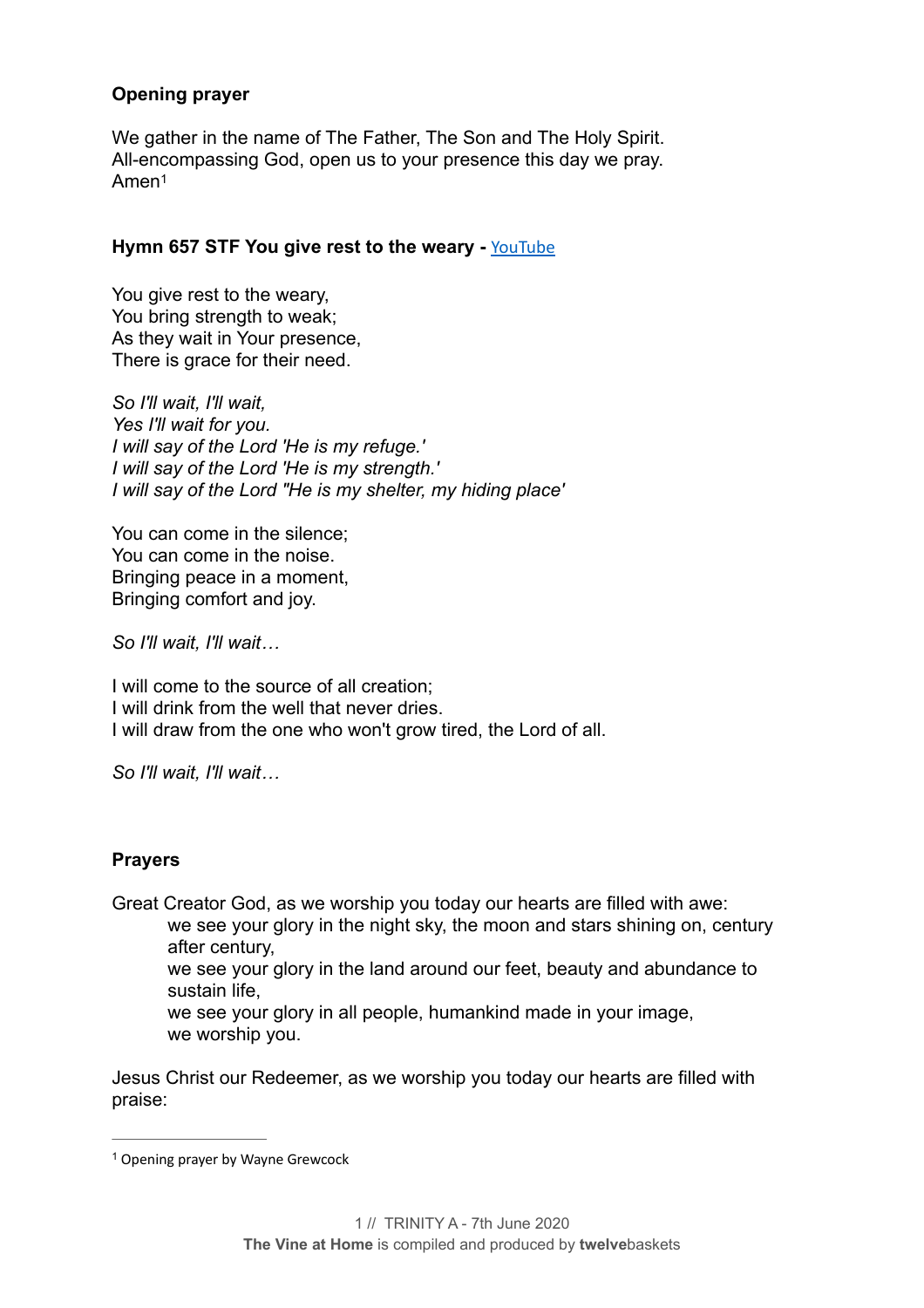you are the timeless Word of God, through whom all things were created, you are the incarnate Word of God, demonstrating life in all its fullness, you are the eternal Word of God, present with us now and to the end of the age, we worship you.

Holy Spirit, Energy of God, as we worship you today our hearts are filled with wonder:

we feel you sweeping across the earth now, as you swept over the waters at creation

we feel you stirring your church now, as you first stirred the church at Pentecost,

we feel you connecting your worldwide family now, as we are joined with one another, we worship you.

Gracious God, One-in-Three and Three-in-One, accept our worship, our praise and our wonder.

Reveal again to us your great glory through your Living Word, as we are transformed by your tireless Spirit. We worship you. Amen.<sup>[2](#page-2-0)</sup>

#### **We say The Lord's Prayer**

**Readings:** Genesis 1:1-2, 4a - [Click for Reading](https://www.biblegateway.com/passage/?search=Genesis+1:1-2,+4a&version=NRSV)

<span id="page-2-1"></span>2 Corinthians 13:11-13 - [Click for Reading](https://www.biblegateway.com/passage/?search=2+Corinthians+13:11-13&version=NRSV)

Matthew 28:16-20 - [Click for Reading](https://www.biblegateway.com/passage/?search=+Matthew+28:16-20&version=NRSV)

#### **Reflection on the readings**

Trinity Sunday is probably one of the hardest Sunday's to lead worship on, theologically speaking – as we have to grapple with one of the great mysterious of faith: how is God one-in-three and three-in-one? Today, we are going to rely on some wise thoughts from Bishop Tom Wright taken from his book Twelve Months of Sunday.

"The beginnings of Trinitarian thinking, in the New Testament, are powerful and relevant, designed to help in time of need, to bind us together in love, to send us out on our mission.

People often puzzle, reading Matthew's conclusion, over Jesus himself offering his followers the first-ever 'trinitarian' formula as their baptismal symbol. Actually, the whole passage is implicitly trinitarian; if there wasn't a trinitarian formula somewhere we'd have to supply one to make sense of it all.

<span id="page-2-0"></span><sup>&</sup>lt;sup>[2](#page-2-1)</sup> Prayers written by Jill Baker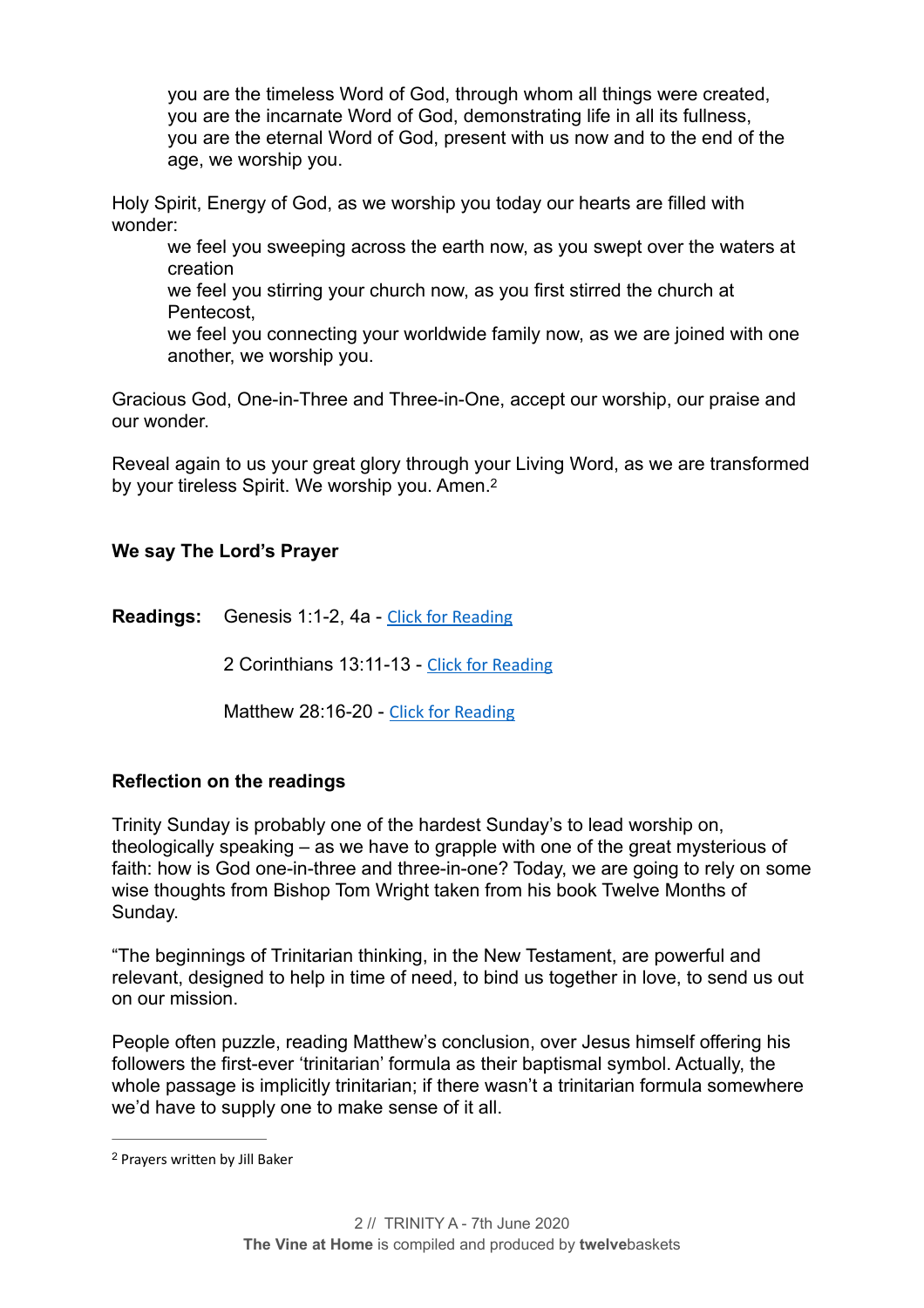What does it mean to say that all authority, in both created realms (heaven and earth), has been given to Jesus? What does it mean to say that he is truly the Emmanuel, with his followers to the close of the age? The Trinity is a doctrine about Jesus: it safeguards the reality of his humanness, then and now, as the true and final revelation of the one true God. It simultaneously unites him with, and distinguishes him from, the unseen source of all, on the one hand, and the breath of life that sustains us now, on the other. And the point of it all is mission: the God revealed in Jesus is the missionary God, sending his healing love into the world in Jesus, and now, under Jesus' authority, sending Jesus' followers out with that same healing love, of which baptism is the sign and seal.

So also in Paul. The trinitarian blessing is not bolted on to 2 Corinthians as an afterthought. It arises from the inner logic of the whole letter, as Paul wrestles with the grace of Jesus as the motive for his work, learns to live by the love of God in good times and bad, and celebrates the Spirit through whom he and his diverse, often difficult, congregations learn to see Christ in one another. It all comes down to very practical and basic matters, as 13.11 makes clear: sort things out, pay attention to what you are told, agree together, live in peace…["3](#page-3-0)

<span id="page-3-2"></span>So as we sit at home reading or listen to this service, with our buildings closed, our committees not meeting – how do we sort things out? As this service was being put together, I kept coming back to Roger Walton's introduction and reflection on The Methodist Way of Life.

Is our next best step forward, given our current situation, that we start with ourselves and recommit ourselves to God and the Jesus Way? That we seek to discover more of God and share with others our thoughts, our doubts, our understanding of where God is calling us.

Perhaps if this is our next best step forward, we might delve deeper into what it means to be a follower of Christ in all aspects of our life. That instead of mourning that we cannot for the moment gather in buildings for a few hours a week, maybe it's time to seek those who are our spiritual brothers and sisters and discover how through prayer, through debate and conversation we can understand more what it means to be a follower of the triune God. Perhaps it's time for the rebirth of class meetings?

These last three week's resources have been encouraging us to seek anew God's way to Worship, to Learn and to Serve. To reset our focus in being a presence for God in the world, to look ahead, not behind. To invite God to do something in us, and then through us.

<span id="page-3-3"></span>As Tom Wright puts it: "The beginnings of Trinitarian thinking, in the New Testament, are powerful and relevant, designed to help in time of need, to bind us together in love, to send us out on our mission."[4](#page-3-1)

<span id="page-3-0"></span><sup>&</sup>lt;sup>[3](#page-3-2)</sup> Taken by Twelve Months of Sundays by Tom Wright

<span id="page-3-1"></span><sup>&</sup>lt;sup>[4](#page-3-3)</sup> Reflection by Wayne Grewcock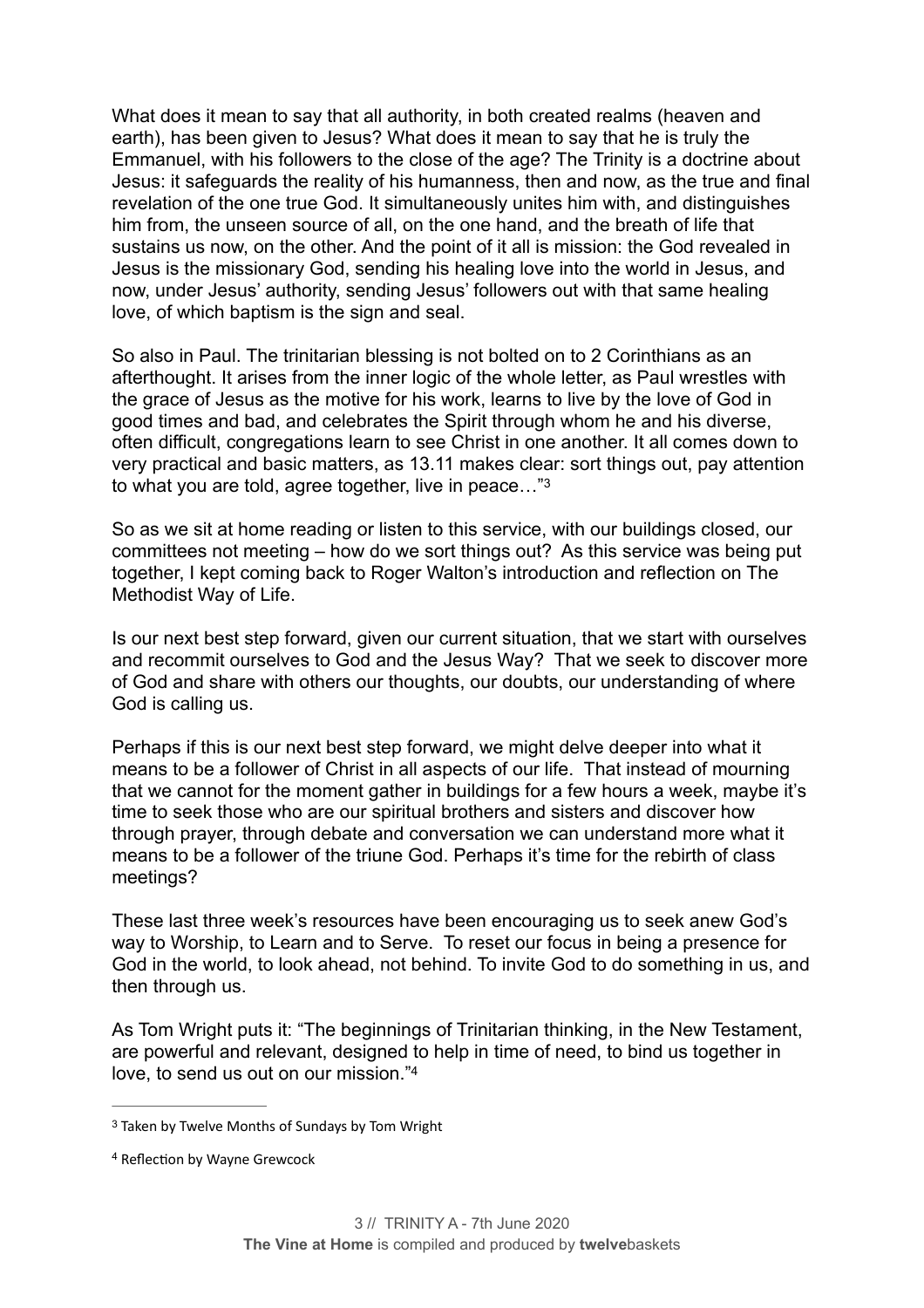#### **Prayers of intercession**

We offer our prayers for others to the God who is Creator. Redeemer and Sustainer, already present in every place, already bringing good out of every evil, already holding in love every person:

We hold in our prayers those who feel surrounded by chaos at this time... Lord, give calm.

We hold in our prayers those who walk in the valley of the shadow of death... Lord, give light.

We hold in our prayers those who are oppressed by violence and war... Lord, give peace.

We hold in our prayers those who seek to lead our communities, our nations and our world…

Lord, give wisdom.

We hold in our prayers those who find it hard to believe, who struggle with doubt... Lord, give courage.

We hold in our prayers those with whom we try to share the Good News of your love… Lord, give grace.

<span id="page-4-1"></span>We rejoice in your promise to be with us always, to the end of the age, as we commend all those for whom we pray into the care of our Three-in-One God. Amen[.5](#page-4-0)

#### **Hymn 615 STF Let love be real - [YouTube](https://www.youtube.com/watch?v=SkBAxZw5NxU)**

Let love be real, in giving and receiving, without the need to manage and to own; a haven free from posing and pretending, where every weakness may be safely known. Give me your hand, along the desert pathway, give me your love wherever we may go.

*As God loves us, so let us love each other, with no demands, just open hands and space to grow.* 

Let love be real, not grasping or confining, that strange embrace that holds yet sets us free; that helps us face the risk of truly living, and makes us brave to be what we might be. Give me your strength when all my words are weakness, give me your love in spite of all you know.

<span id="page-4-0"></span><sup>&</sup>lt;sup>[5](#page-4-1)</sup> Prayers of intercession written by Jill Baker